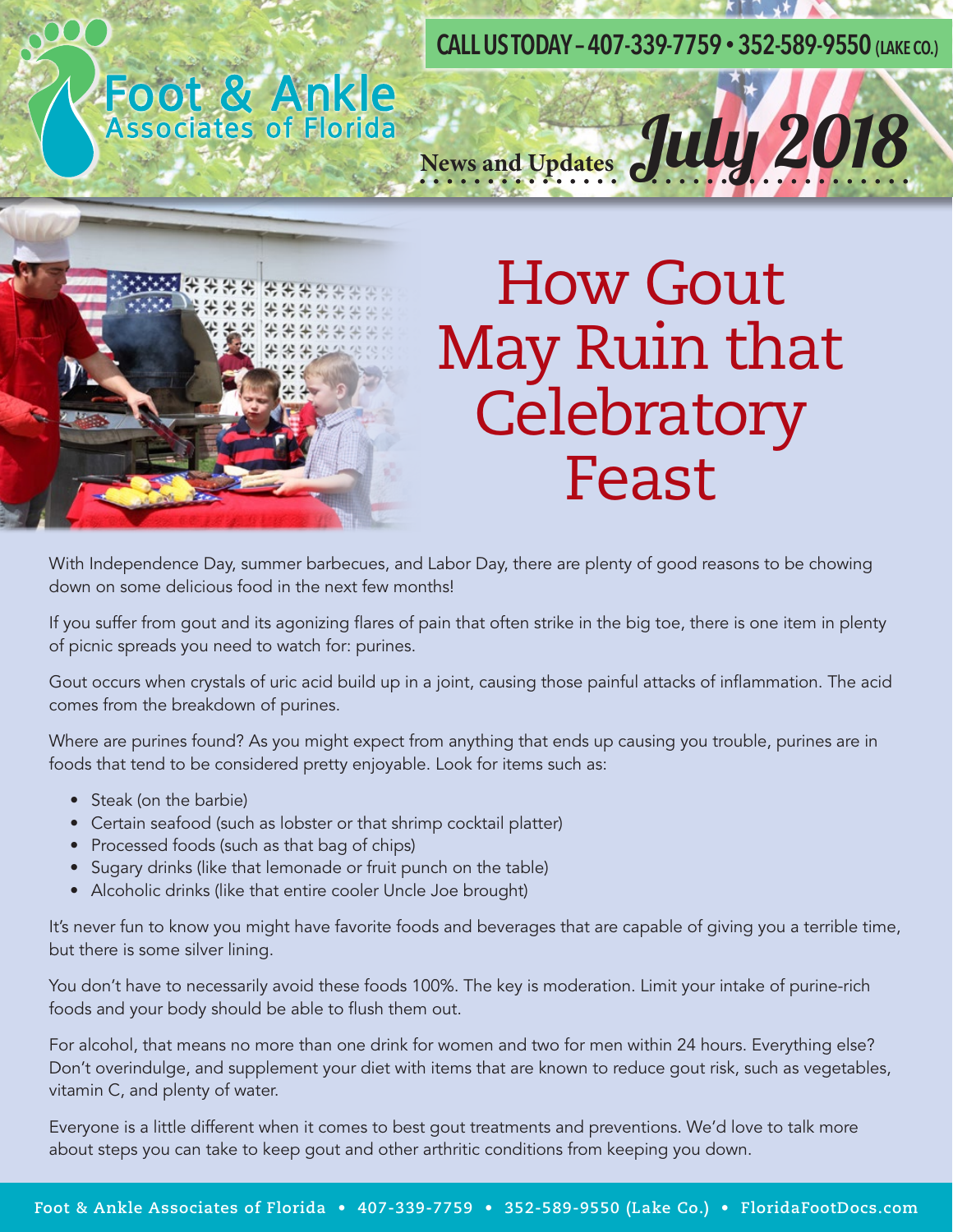### Morning Heel Pain? It May Be Plantar Fasciitis

We get that there are some days you have reasons not to want to get out of bed in the morning (and hopefully not often!).

If heel pain is one of those reasons, however, we need to talk.

A shooting, stabbing pain in the heels when your feet hit the floor in the morning is a common condition. There may be several reasons why this happens, but among the most likely of them is a condition known as plantar fasciitis.

The plantar fascia is a thick band of tissue that runs from the base of the toes to the heel bone. It provides shape and support when you walk.

If the plantar fasciia is exposed to too much stress and tension, such as from running without enough preparation or standing in one spot all day at a job, it can develop small tears and become inflamed.

So why does the pain happen in the morning? When the plantar fasciia is at rest, it can grow more rigid. The pain of the inflammation or irritation grows more intense when starting to use that area of your foot again, but will gradually decrease as the plantar fascia "warms up" and grows more flex-ible.

Do not let plantar fasciitis keep you from enjoying your mornings. Whether you are suffering from this condition or another form of heel pain, we have treatments that can help!

### Mark Your Calendars

- July 1 National Postal Worker Day Thank the one who keeps your mail moving!
- July 7 National Hop-A-Park Day Enjoy your local park!
- July 11 All American Pet Photo day We'd love to see yours.
- July 14 National Tape Measure Day Bet you have one in your junk drawer.
- July 15 National Give Something Away Day What are you willing to let go?
- July 19 National Hot Dog Day So is it a sandwich or not?
- July 22 National Hammock Day A good day for a nap (hopefully!)
- July 23 National Vanilla Ice Cream Day -America's most popular flavor!

 $\overline{\mathcal{L}}$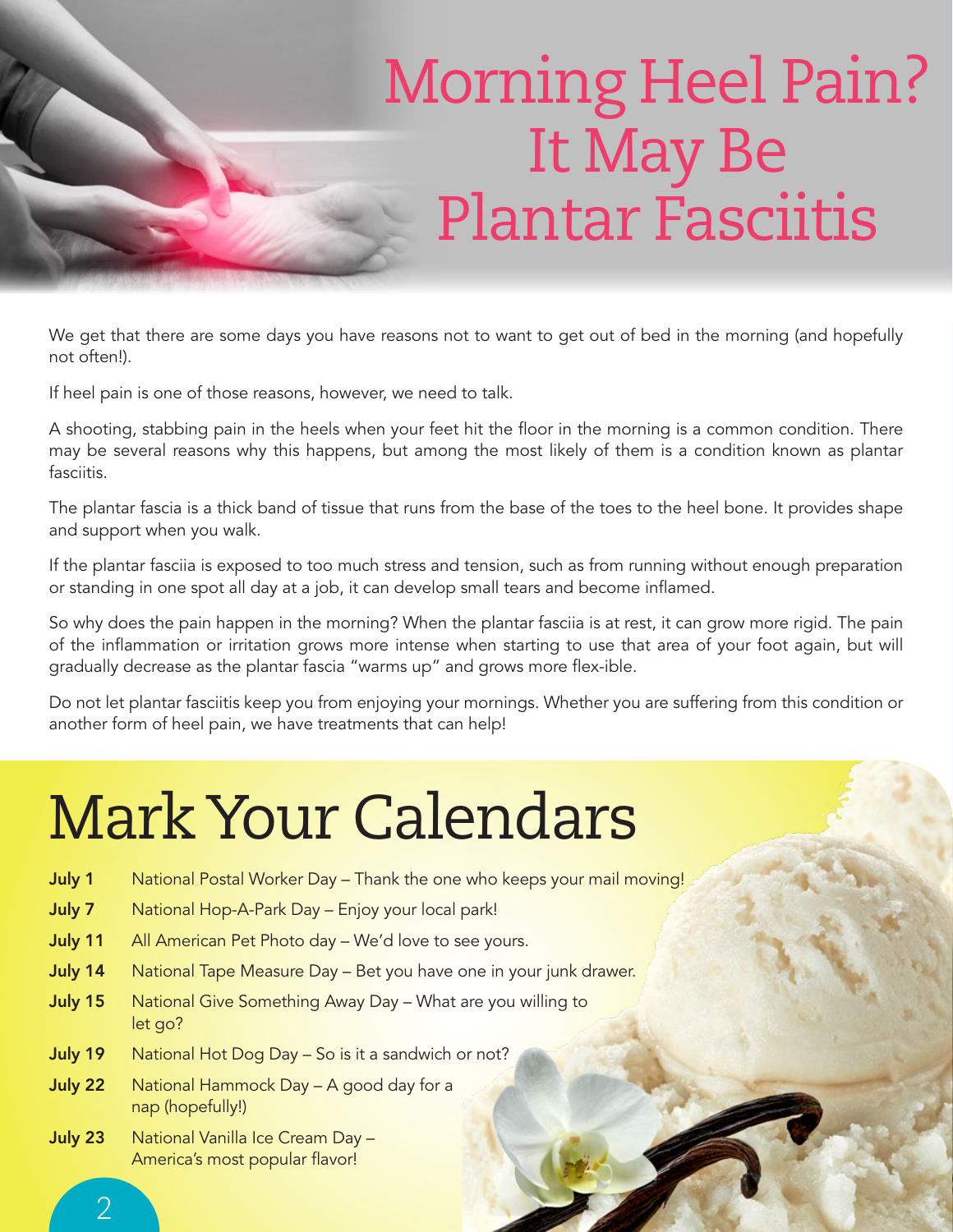### Getting Back into Exercise? Do It Right!

There's almost never a reason *not* to start exercising, no matter how long it's been since you've focused on your physical activity. The benefits-both physical and mental-can be highly rewarding.

But like most anything, there are better and worse ways to get back into an exercise routine, and doing things the wrong way can lead to disappointment or, worse, injury.

Here are some tips for picking up your fitness regimen again:

- Talk to Your Doctor First You might have seen this one coming, but it's still important! Let your physician know what you plan to do and what your goals are. They can let you know of any concerns they might have, and even provide some tips on how to increase your effectiveness!
- **Start Simple** You may have done a lot previously, but your body simply isn't ready to go back to that level yet. Don't feel ashamed to start with light walks or jogs, just to get your body moving again.
- Build Up Slowly As you gain strength and endurance, don't jump the gun on increasing your workout load. A good increase should never be greater than 10% each week. Any more than that increases your risk of overuse injuries such as stress fractures and tendonitis.
- Take Someone Along Having a workout buddy will help you remain accountable to your recommitment, not to mention provide more fun, support, and a watchful eye.

Remember: Fitness is more about the journey than the destination. Enjoy how good it makes you feel in the interim, and don't get impatient to see the results you want!



### Red White and Blue Mocktail

If you're feeling particularly patriotic this month but want to cut down on the alcohol, we have an option for you. This Red, White & Blue Mocktail will match well with your Captain America swimsuit, and the kids may get a kick out of it as well!

#### Ingredients

- ¼ cup fresh raspberries or strawberries
- <sup>3</sup>/<sub>4</sub> tsp. grenadine
- 2 tbsp. club soda
- crushed ice
- lemon-lime soda
- fresh blueberries

#### Preparation

- Place the raspberries/strawberries in the bottom of a tall glass.
- Add a drizzle of grenadine, followed by the club soda.
- Fill the rest of the glass with crushed ice, to the top.
- Carefully and slowly pour in the lemon-lime soda—this mixes gently with the grenadine for the "white" part of the drink.
- Add a handful of blueberries to the top.

3